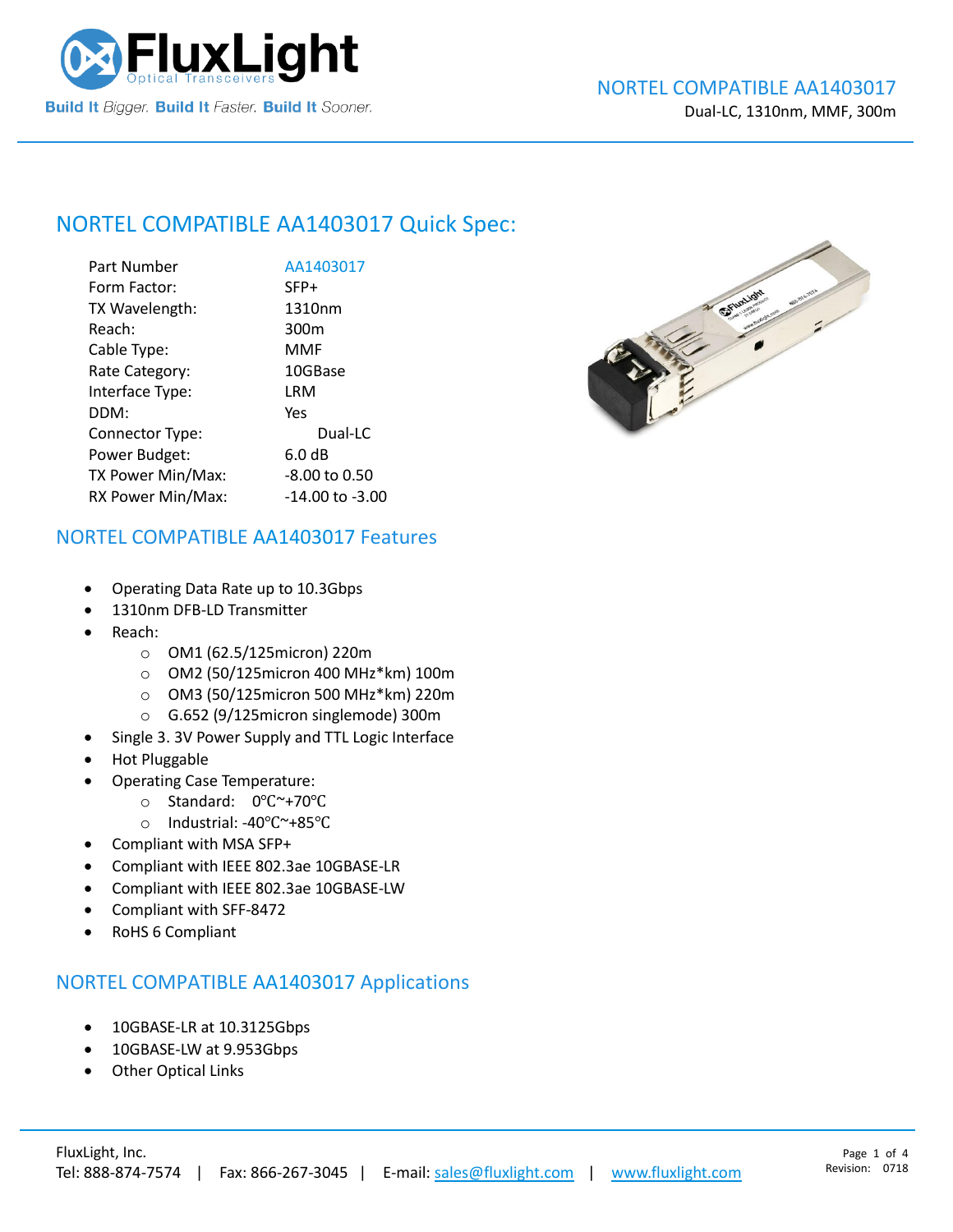

## NORTEL COMPATIBLE [AA1403017](https://www.fluxlight.com/) Specification

#### Electrical Characteristics (Condition: Ta=TOP)

| <b>Parameter</b>                  | <b>Symbol</b> | Min. | <b>Typ</b> | Max.      | <b>Unit</b> | <b>Notes</b>                          |
|-----------------------------------|---------------|------|------------|-----------|-------------|---------------------------------------|
| CML Inputs(Differential)          | Vin           | 150  |            | 1200      | mV p-p      | AC coupled inputs                     |
| <b>Supply Current</b>             | ICC           |      |            | 300       | mA          |                                       |
| Input Impedance (Differential)    | Zin           | 85   | 100        | 115       | ohm         | $\text{Rin} > 100 \text{ kohm } @$ DC |
| Tx_Disable Input Voltage - Low    | VIL           | 0    |            | 0.8       | V           |                                       |
| Tx_Disable Input Voltage - High   | VIH           | 2.0  |            | 3.45      | V           |                                       |
| Tx_Fault Output Voltage - Low     | <b>VOL</b>    | 0    |            | 0.5       | V           |                                       |
| Tx_Fault Output Voltage - High    | <b>VOH</b>    | 2.0  |            | $Vcc+0.3$ | V           |                                       |
| <b>CML Outputs (Differential)</b> | Vout          | 350  |            | 700       | mV pp       | AC coupled outputs                    |
| Output Impedance (Differential)   | Zout          | 85   | 100        | 115       | ohms        |                                       |
| Rx_LOS Output Voltage-Low         | <b>VOL</b>    | 0    |            | 0.5       | V           |                                       |
| Rx LOS Output Voltage-High        | <b>VOH</b>    | 2.5  |            |           | V           |                                       |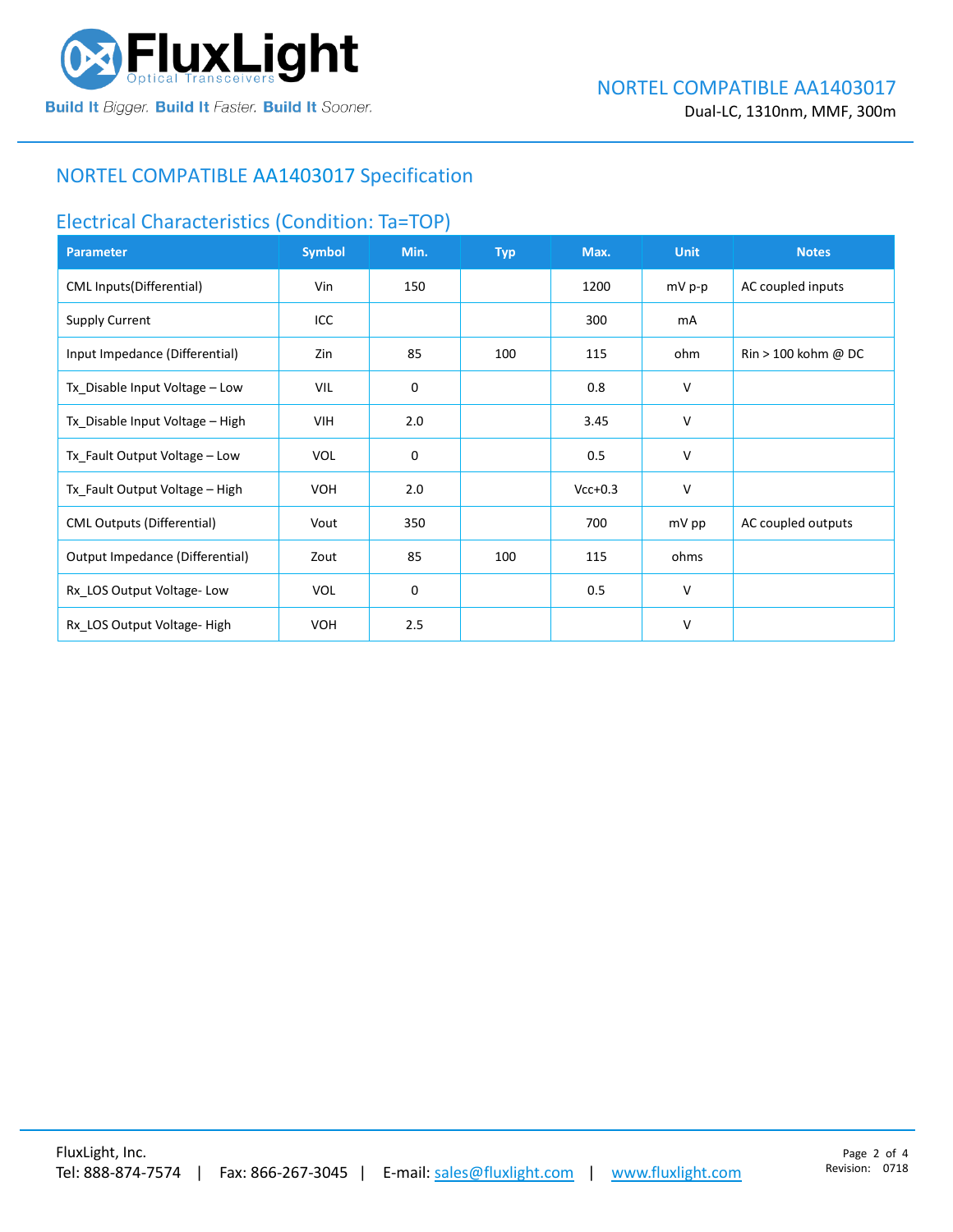

# Optical Characteristics (Condition: Ta=TOP)

| <b>Symbol</b><br>Min<br><b>Unit</b><br><b>Max</b><br><b>Parameter</b><br><b>Typ</b><br>Data Rate<br>10.3<br>Gb/s<br>$\overline{\phantom{a}}$<br>÷,<br>9µm Core Diameter SMF<br>10<br>Km<br>Centre wavelength<br>λс<br>1270<br>1310<br>1355<br>nm<br>Output Spectral Width(-20dB)<br>Δλ<br>1<br>nm<br>÷,<br>$\overline{\phantom{a}}$<br>Average Output Power<br>-8<br>$+0.5$<br>dBm<br>$P_{\text{out}}$<br>$\overline{\phantom{a}}$<br>3.5<br><b>Extinction Ratio</b><br>ER<br>dB<br>÷,<br>$\overline{\phantom{a}}$<br>Average Power of OFF Transmitter<br>$-30$<br>dBm<br>Side Mode Suppression Ratio<br>SMSR<br>30<br>dB<br>Input Differential Impedance<br>Zin<br>90<br>100<br>110<br>Ω<br>Disable<br>$Vcc+0.3$<br>2.0<br><b>TX Disable</b><br>$\vee$<br>$\pmb{0}$<br>Enable<br>0.8<br>Fault<br>$2.0$<br>$Vcc+0.3$<br><b>TX Fault</b><br>$\mathsf{V}$<br>$\mathbf 0$<br>Normal<br>0.8<br>TX Disable Assert Time<br>10<br>$t$ <sub>O</sub> ff<br>us<br>RX<br><b>Symbol</b><br>Min<br><b>Unit</b><br><b>Max</b><br><b>Parameter</b><br><b>Typ</b><br>Center Wavelength<br>λс<br>1260<br>1565<br>nm<br>$-14$<br>ä,<br>$\omega$<br><b>Receive Sensitivity</b><br>${\sf P}_{\sf in}$<br>dBm<br>Maximum Input Power<br>$-3$<br>0<br>dBm<br>$P_{MAX}$<br>$\blacksquare$<br>$-15$<br>dBm<br>SD <sub>HIGH</sub><br>$\overline{\phantom{a}}$<br>÷,<br>Signal Detect Threshold-Assertion:<br>dBm<br>SDLOW<br>$-25$<br>$\overline{\phantom{a}}$<br>$\overline{\phantom{a}}$<br>Signal Detect Threshold-Deassertion:<br><b>Output Differential Impedance</b><br>Pin<br>90<br>100<br>110<br>$\Omega$<br>Receiver Overload<br>Pmax<br>0.5<br>dBm<br><b>Optical Return Loss</b><br>ORL<br>dB<br>$-12$<br>LOS<br>$Vcc+0.3$<br>$\mathsf{V}$<br>$2.0\,$<br>High<br>$0.8\,$<br>$\pmb{0}$<br>Low | <b>TX</b> |  |  |  |  |  |  |  |
|-------------------------------------------------------------------------------------------------------------------------------------------------------------------------------------------------------------------------------------------------------------------------------------------------------------------------------------------------------------------------------------------------------------------------------------------------------------------------------------------------------------------------------------------------------------------------------------------------------------------------------------------------------------------------------------------------------------------------------------------------------------------------------------------------------------------------------------------------------------------------------------------------------------------------------------------------------------------------------------------------------------------------------------------------------------------------------------------------------------------------------------------------------------------------------------------------------------------------------------------------------------------------------------------------------------------------------------------------------------------------------------------------------------------------------------------------------------------------------------------------------------------------------------------------------------------------------------------------------------------------------------------------------------------------------------------------------------------------------------------------------------------------------|-----------|--|--|--|--|--|--|--|
|                                                                                                                                                                                                                                                                                                                                                                                                                                                                                                                                                                                                                                                                                                                                                                                                                                                                                                                                                                                                                                                                                                                                                                                                                                                                                                                                                                                                                                                                                                                                                                                                                                                                                                                                                                               |           |  |  |  |  |  |  |  |
|                                                                                                                                                                                                                                                                                                                                                                                                                                                                                                                                                                                                                                                                                                                                                                                                                                                                                                                                                                                                                                                                                                                                                                                                                                                                                                                                                                                                                                                                                                                                                                                                                                                                                                                                                                               |           |  |  |  |  |  |  |  |
|                                                                                                                                                                                                                                                                                                                                                                                                                                                                                                                                                                                                                                                                                                                                                                                                                                                                                                                                                                                                                                                                                                                                                                                                                                                                                                                                                                                                                                                                                                                                                                                                                                                                                                                                                                               |           |  |  |  |  |  |  |  |
|                                                                                                                                                                                                                                                                                                                                                                                                                                                                                                                                                                                                                                                                                                                                                                                                                                                                                                                                                                                                                                                                                                                                                                                                                                                                                                                                                                                                                                                                                                                                                                                                                                                                                                                                                                               |           |  |  |  |  |  |  |  |
|                                                                                                                                                                                                                                                                                                                                                                                                                                                                                                                                                                                                                                                                                                                                                                                                                                                                                                                                                                                                                                                                                                                                                                                                                                                                                                                                                                                                                                                                                                                                                                                                                                                                                                                                                                               |           |  |  |  |  |  |  |  |
|                                                                                                                                                                                                                                                                                                                                                                                                                                                                                                                                                                                                                                                                                                                                                                                                                                                                                                                                                                                                                                                                                                                                                                                                                                                                                                                                                                                                                                                                                                                                                                                                                                                                                                                                                                               |           |  |  |  |  |  |  |  |
|                                                                                                                                                                                                                                                                                                                                                                                                                                                                                                                                                                                                                                                                                                                                                                                                                                                                                                                                                                                                                                                                                                                                                                                                                                                                                                                                                                                                                                                                                                                                                                                                                                                                                                                                                                               |           |  |  |  |  |  |  |  |
|                                                                                                                                                                                                                                                                                                                                                                                                                                                                                                                                                                                                                                                                                                                                                                                                                                                                                                                                                                                                                                                                                                                                                                                                                                                                                                                                                                                                                                                                                                                                                                                                                                                                                                                                                                               |           |  |  |  |  |  |  |  |
|                                                                                                                                                                                                                                                                                                                                                                                                                                                                                                                                                                                                                                                                                                                                                                                                                                                                                                                                                                                                                                                                                                                                                                                                                                                                                                                                                                                                                                                                                                                                                                                                                                                                                                                                                                               |           |  |  |  |  |  |  |  |
|                                                                                                                                                                                                                                                                                                                                                                                                                                                                                                                                                                                                                                                                                                                                                                                                                                                                                                                                                                                                                                                                                                                                                                                                                                                                                                                                                                                                                                                                                                                                                                                                                                                                                                                                                                               |           |  |  |  |  |  |  |  |
|                                                                                                                                                                                                                                                                                                                                                                                                                                                                                                                                                                                                                                                                                                                                                                                                                                                                                                                                                                                                                                                                                                                                                                                                                                                                                                                                                                                                                                                                                                                                                                                                                                                                                                                                                                               |           |  |  |  |  |  |  |  |
|                                                                                                                                                                                                                                                                                                                                                                                                                                                                                                                                                                                                                                                                                                                                                                                                                                                                                                                                                                                                                                                                                                                                                                                                                                                                                                                                                                                                                                                                                                                                                                                                                                                                                                                                                                               |           |  |  |  |  |  |  |  |
|                                                                                                                                                                                                                                                                                                                                                                                                                                                                                                                                                                                                                                                                                                                                                                                                                                                                                                                                                                                                                                                                                                                                                                                                                                                                                                                                                                                                                                                                                                                                                                                                                                                                                                                                                                               |           |  |  |  |  |  |  |  |
|                                                                                                                                                                                                                                                                                                                                                                                                                                                                                                                                                                                                                                                                                                                                                                                                                                                                                                                                                                                                                                                                                                                                                                                                                                                                                                                                                                                                                                                                                                                                                                                                                                                                                                                                                                               |           |  |  |  |  |  |  |  |
|                                                                                                                                                                                                                                                                                                                                                                                                                                                                                                                                                                                                                                                                                                                                                                                                                                                                                                                                                                                                                                                                                                                                                                                                                                                                                                                                                                                                                                                                                                                                                                                                                                                                                                                                                                               |           |  |  |  |  |  |  |  |
|                                                                                                                                                                                                                                                                                                                                                                                                                                                                                                                                                                                                                                                                                                                                                                                                                                                                                                                                                                                                                                                                                                                                                                                                                                                                                                                                                                                                                                                                                                                                                                                                                                                                                                                                                                               |           |  |  |  |  |  |  |  |
|                                                                                                                                                                                                                                                                                                                                                                                                                                                                                                                                                                                                                                                                                                                                                                                                                                                                                                                                                                                                                                                                                                                                                                                                                                                                                                                                                                                                                                                                                                                                                                                                                                                                                                                                                                               |           |  |  |  |  |  |  |  |
|                                                                                                                                                                                                                                                                                                                                                                                                                                                                                                                                                                                                                                                                                                                                                                                                                                                                                                                                                                                                                                                                                                                                                                                                                                                                                                                                                                                                                                                                                                                                                                                                                                                                                                                                                                               |           |  |  |  |  |  |  |  |
|                                                                                                                                                                                                                                                                                                                                                                                                                                                                                                                                                                                                                                                                                                                                                                                                                                                                                                                                                                                                                                                                                                                                                                                                                                                                                                                                                                                                                                                                                                                                                                                                                                                                                                                                                                               |           |  |  |  |  |  |  |  |
|                                                                                                                                                                                                                                                                                                                                                                                                                                                                                                                                                                                                                                                                                                                                                                                                                                                                                                                                                                                                                                                                                                                                                                                                                                                                                                                                                                                                                                                                                                                                                                                                                                                                                                                                                                               |           |  |  |  |  |  |  |  |
|                                                                                                                                                                                                                                                                                                                                                                                                                                                                                                                                                                                                                                                                                                                                                                                                                                                                                                                                                                                                                                                                                                                                                                                                                                                                                                                                                                                                                                                                                                                                                                                                                                                                                                                                                                               |           |  |  |  |  |  |  |  |
|                                                                                                                                                                                                                                                                                                                                                                                                                                                                                                                                                                                                                                                                                                                                                                                                                                                                                                                                                                                                                                                                                                                                                                                                                                                                                                                                                                                                                                                                                                                                                                                                                                                                                                                                                                               |           |  |  |  |  |  |  |  |
|                                                                                                                                                                                                                                                                                                                                                                                                                                                                                                                                                                                                                                                                                                                                                                                                                                                                                                                                                                                                                                                                                                                                                                                                                                                                                                                                                                                                                                                                                                                                                                                                                                                                                                                                                                               |           |  |  |  |  |  |  |  |
|                                                                                                                                                                                                                                                                                                                                                                                                                                                                                                                                                                                                                                                                                                                                                                                                                                                                                                                                                                                                                                                                                                                                                                                                                                                                                                                                                                                                                                                                                                                                                                                                                                                                                                                                                                               |           |  |  |  |  |  |  |  |
|                                                                                                                                                                                                                                                                                                                                                                                                                                                                                                                                                                                                                                                                                                                                                                                                                                                                                                                                                                                                                                                                                                                                                                                                                                                                                                                                                                                                                                                                                                                                                                                                                                                                                                                                                                               |           |  |  |  |  |  |  |  |
|                                                                                                                                                                                                                                                                                                                                                                                                                                                                                                                                                                                                                                                                                                                                                                                                                                                                                                                                                                                                                                                                                                                                                                                                                                                                                                                                                                                                                                                                                                                                                                                                                                                                                                                                                                               |           |  |  |  |  |  |  |  |
|                                                                                                                                                                                                                                                                                                                                                                                                                                                                                                                                                                                                                                                                                                                                                                                                                                                                                                                                                                                                                                                                                                                                                                                                                                                                                                                                                                                                                                                                                                                                                                                                                                                                                                                                                                               |           |  |  |  |  |  |  |  |